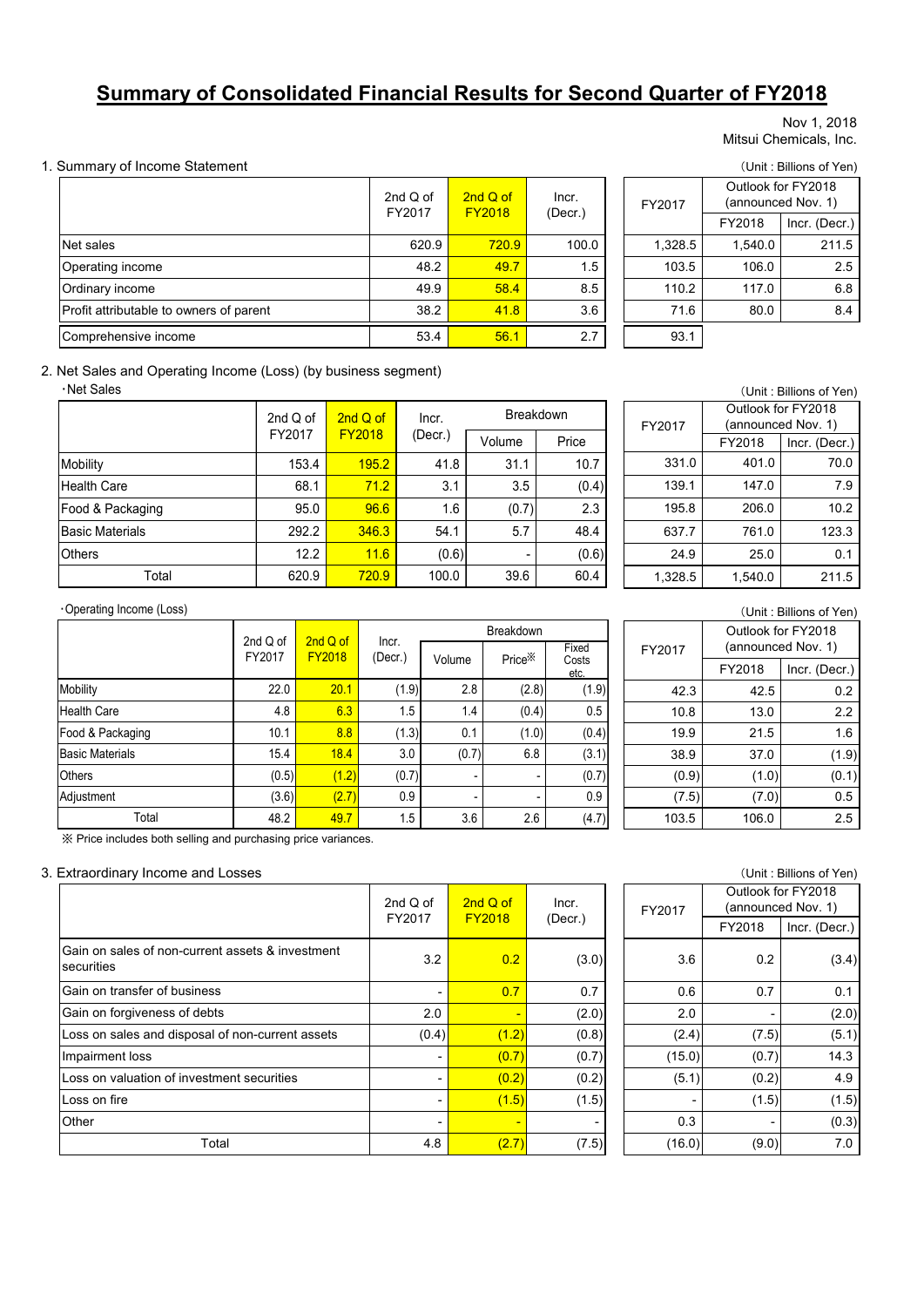#### 4. Summary of Balance Sheet

|                         |                           | Assets                            |                  |                                  | Liabilities and Net assets |                                   |                  |  |  |
|-------------------------|---------------------------|-----------------------------------|------------------|----------------------------------|----------------------------|-----------------------------------|------------------|--|--|
|                         | As of<br>Mar. 31,<br>2018 | As of<br><b>Sept. 30,</b><br>2018 | Incr.<br>(Decr.) |                                  | As of<br>Mar. 31,<br>2018  | As of<br><b>Sept. 30,</b><br>2018 | Incr.<br>(Decr.) |  |  |
| Current assets          | 731.3                     | 774.8                             | 43.5             | Interest-bearing liabilities     | 463.7                      | 467.0                             | 3.3              |  |  |
| Tangible fixed assets   | 432.9                     | 436.9                             | 4.0              | Other liabilities                | 380.4                      | 396.0                             | 15.6             |  |  |
| Intangible fixed assets | 31.5                      | 30.6                              | (0.9)            | Shareholders' equity             | 511.6                      | 553.5                             | 41.9             |  |  |
| Investments and others  | 235.6                     | 248.9                             | 13.3             | Non-controlling interests        | 75.6                       | 74.7                              | (0.9)            |  |  |
| Total assets            | 1,431.3                   | 1.491.2                           | 59.9             | Total liabilities and net assets | 1,431.3                    | 1.491.2                           | 59.9             |  |  |
| Inventories 1           | 274.3                     | 309.8                             | 35.5             | Net D/E Ratio 1                  | 0.75                       | 0.67                              | (0.08)           |  |  |

Note: Balance sheet as of Mar. 31, 2018 is restated due to amendments to accounting standards for tax effect accounting.

#### 5. Summary of Cash Flow (Unit : Billions of Yen)

| 2nd Q of<br>FY2017 | 2nd Q of<br><b>FY2018</b> | Incr.<br>(Decr.) | FY2017 |
|--------------------|---------------------------|------------------|--------|
| 49.1               | 53.5                      | 4.4              | 82     |
|                    | (26.8)                    | (5.8)            | (75)   |
| 28.1               | 26.7                      | (1.4)            | 7      |
| (16.6)             | (12.0)                    | 4.6              | (10    |
|                    | 0.6                       | 1.1              | (1)    |
| 11.0               | 15.3                      | 4.3              | (4)    |
| 93.9               | 94.1                      | 0.2              | 78     |
|                    |                           | (21.0)<br>(0.5)  |        |

| $\overline{C}$ |                                                |       |        |        |                                          |               |  |  |  |  |
|----------------|------------------------------------------------|-------|--------|--------|------------------------------------------|---------------|--|--|--|--|
| d of<br>017    | $2ndQ$ of<br>Incr.<br><b>FY2018</b><br>(Decr.) |       | FY2017 |        | Outlook for FY2018<br>(announced Nov. 1) |               |  |  |  |  |
|                |                                                |       |        |        | FY2018                                   | Incr. (Decr.) |  |  |  |  |
| 49.1           | 53.5                                           | 4.4   |        | 82.7   | 105.0                                    | 22.3          |  |  |  |  |
| (21.0)         | (26.8)                                         | (5.8) |        | (75.1) | (90.0)                                   | (14.9)        |  |  |  |  |
| 28.1           | 26.7                                           | (1.4) |        | 7.6    | 15.0                                     | 7.4           |  |  |  |  |
| (16.6)         | (12.0)                                         | 4.6   |        | (10.2) | (15.0)                                   | (4.8)         |  |  |  |  |
| (0.5)          | 0.6                                            | 1.1   |        | (1.5)  | ۰                                        | 1.5           |  |  |  |  |
| 11.0           | 15.3                                           | 4.3   |        | (4.1)  | 0.0                                      | 4.1           |  |  |  |  |
| 93.9           | 94.1                                           | 0.2   |        | 78.8   |                                          |               |  |  |  |  |

#### 6. Accounting Fundamentals

|                                 |              | 2nd $Q$ of<br>FY2017 | 2nd Q of<br><b>FY2018</b> | Incr.<br>(Decr.) | FY2017 | Outlook for FY2018<br>(announced Nov. 1) |                |  |
|---------------------------------|--------------|----------------------|---------------------------|------------------|--------|------------------------------------------|----------------|--|
|                                 |              |                      |                           |                  |        | FY2018                                   | Incr. (Decr.)  |  |
| R & D expenses                  | $#$ Billions | 16.2                 | 17.7                      | 1.5              | 33.4   | 36.0                                     | 2.6            |  |
| Depreciation & amortization     | ¥ Billions   | 22.1                 | 24.3                      | 2.2              | 45.7   | 50.0                                     | 4.3            |  |
| Capital expenditures            | $4$ Billions | 27.0                 | 24.5                      | (2.5)            | 81.2   | 74.0                                     | (7.2)          |  |
| Financing incomes & expenses    | ¥ Billions   | (0.7)                | (0.3)                     | 0.4              | (0.7)  | (1.0)                                    | (0.3)          |  |
| Interest-bearing liabilities    | $4$ Billions | 438.0                | 467.0                     | 29.0             | 463.7  | 482.0                                    | 18.3           |  |
| Net D/E Ratio                   | percentage   | 0.70                 | 0.67                      | (0.03)           | 0.75   | 0.70                                     | (0.05)         |  |
| Number of employees             | person       | 13,521               | 17,640                    | 4,119            | 17,277 | 17,700                                   | 423            |  |
| Exchange rate                   | Yen / US\$   | 111                  | 110                       | (1)              | 111    | 110                                      | (1)            |  |
| Domestic standard naphtha price | Yen / KL     | 37,600               | 51,100                    | 13,500           | 41,900 | 54,600                                   | 12,700         |  |
| Number of group companies       | company      | 130                  | 156                       | 26               | 154    | 156                                      | $\overline{2}$ |  |

| of<br>17 | 2nd Q of<br><b>FY2018</b> | Incr.<br>(Decr.) | FY2017 | Outlook for FY2018<br>(announced Nov. 1) |                |  |
|----------|---------------------------|------------------|--------|------------------------------------------|----------------|--|
|          |                           |                  |        | FY2018                                   | Incr. (Decr.)  |  |
| 6.2      | 17.7                      | 1.5              | 33.4   | 36.0                                     | 2.6            |  |
| 2.1      | 24.3                      | 2.2              | 45.7   | 50.0                                     | 4.3            |  |
| 27.0     | 24.5                      | (2.5)            | 81.2   | 74.0                                     | (7.2)          |  |
| (0.7)    | (0.3)                     | 0.4              | (0.7)  | (1.0)                                    | (0.3)          |  |
| 38.0     | 467.0                     | 29.0             | 463.7  | 482.0                                    | 18.3           |  |
| .70      | 0.67                      | (0.03)           | 0.75   | 0.70                                     | (0.05)         |  |
| 521      | 17,640                    | 4,119            | 17,277 | 17,700                                   | 423            |  |
| 111      | 110                       | (1)              | 111    | 110                                      | (1)            |  |
| 600      | 51,100                    | 13,500           | 41,900 | 54,600                                   | 12,700         |  |
| 130      | 156                       | 26               | 154    | 156                                      | $\overline{2}$ |  |

#### 7. Dividends

|                       | Annual Dividends per Share (yen) |                    |       |                     |        |  |
|-----------------------|----------------------------------|--------------------|-------|---------------------|--------|--|
|                       | 1st Q                            | Interim<br>(2nd Q) | 3rd Q | Year-end<br>(4th Q) | Annual |  |
| FY2017 Result         |                                  | 9.00               | -     | 45.00               |        |  |
| FY2018 Result/Outlook |                                  | 50.00              |       | 50.00               | 100.00 |  |

Note: FY2017's year-end dividend is calculated based on the number of shares after the 5-to-1 share consolidation, which was conducted on October 1, 2017. Annual dividends in FY2017 are expressed as "-".

#### 8. Number of shares outstanding (common stock)

|                                                                     | FY2017        | 2nd Q of<br><b>FY2018</b> |                 |
|---------------------------------------------------------------------|---------------|---------------------------|-----------------|
| Number of shares outstanding at term-end (including treasury stock) | 204,454,615   | 204,510,215               |                 |
| Number of shares of treasury stock at term-end                      | 5,766,674     | 5.770.918                 |                 |
| Average number of shares                                            | 200,083,164 * | <u>198,713,149</u>        | 2nd Q of FY2017 |

Note: The Group conducted 5-to-1 share consolidation on October 1, 2017. "Average number of shares" is calculated assuming 5-to-1 share consolidation was conducted in the beginning of the previous year.

(Unit : Billions of Yen)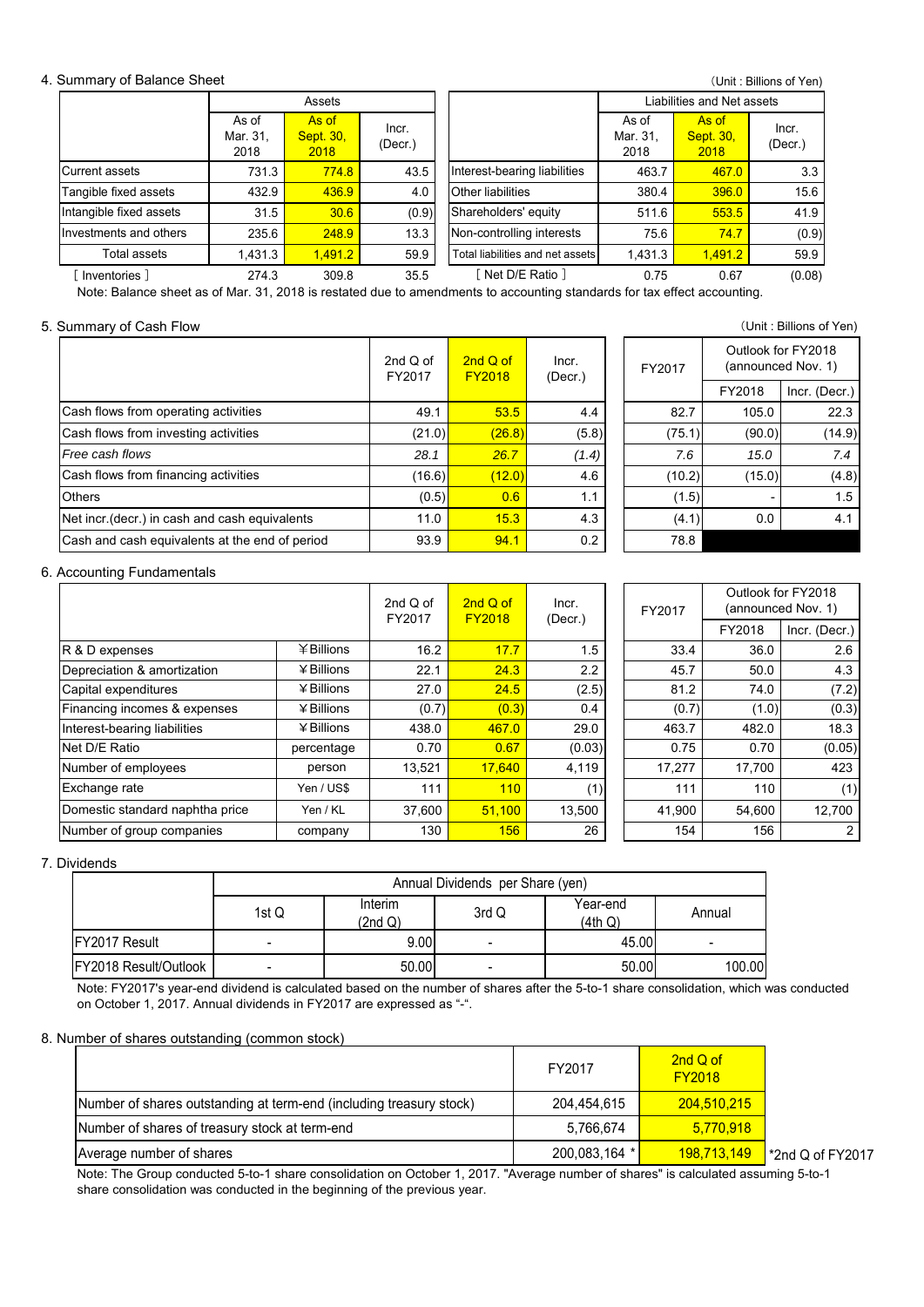# **1. Operating Results**

## **(1) Overview**

In the fiscal period under review (the six-month period from Apr 1, 2018 to Sept 30, 2018, hereinafter the "first half"), the economy of the United States enjoyed constant recovery. On the other hand, the state of trade policy in the United States and geopolitical risks remained and careful attention was paid to fluctuations in the global economy. In Japan, although attention was paid to the impact of successive natural disasters on the economy, it continued to gradually recover amid steady corporate profits and improvements in the employment and incomes.

The Mitsui Chemicals Group (hereinafter the "Group") reported the following operating results for the first half.

| (Billions of Yen)               |                  |                         |                        |                                                   |  |  |  |
|---------------------------------|------------------|-------------------------|------------------------|---------------------------------------------------|--|--|--|
|                                 | <b>Net Sales</b> | <b>Operating Income</b> | <b>Ordinary Income</b> | <b>Profit Attributable</b><br>to Owners of Parent |  |  |  |
| <b>First Half</b>               | 720.9            | 49.7                    | 58.4                   | 41.8                                              |  |  |  |
| Same period of<br>previous year | 620.9            | 48.2                    | 49.9                   | 38.2                                              |  |  |  |
| Change                          | 100.0            | 1.5                     | 8.5                    | 3.6                                               |  |  |  |
| Change (%)                      | 16.1             | 3.1                     | 16.9                   | 9.4                                               |  |  |  |

**Net Sales** increased 100.0 billion yen, or 16.1%, compared with the corresponding period of the previous fiscal year to 720.9 billion yen. This was mainly attributable to healthy sales and increase in sales prices due to the rise in naphtha, other raw materials and fuel prices.

**Operating income** was 49.7 billion yen, an increase of 1.5 billion yen or 3.1% year on year. This result was due to favorable terms of trade and healthy sales although fixed costs increased.

**Ordinary income** was 58.4 billion yen, increased 8.5 billion yen or 16.9% year on year. This result was due to increase in share of profit of entities accounted for using equity method.

**Extraordinary income and losses** were 2.7 billion yen loss, due to a decrease of gain on sales of non-current assets & investment securities, a loss on fire and because gain on forgiveness of debts is no longer recorded.

As a result of the aforementioned factors, **profit before income taxes** amounted to 55.7 billion yen, an increase of 1.0 billion yen, or 1.7% year on year.

**Profit attributable to owners of parent** after accounting for income taxes and non-controlling interests was 41.8 billion yen, an increase of 3.6 billion yen, or 9.4% compared with the corresponding period of the previous fiscal year. Earnings per share for the period were 210.15 yen.

## **(2) Results by Business Segment**

The status of each segment during the first half is as follows.

## **Mobility**

Net sales increased 41.8 billion yen compared with the same period of the previous fiscal year to 195.2 billion yen and comprised 27% of total sales. On the other hand, operating income decreased 1.9 billion yen to 20.1 billion yen year on year. The decrease in income was due to increase of raw material prices and fix costs in spite of an increase in sales volume.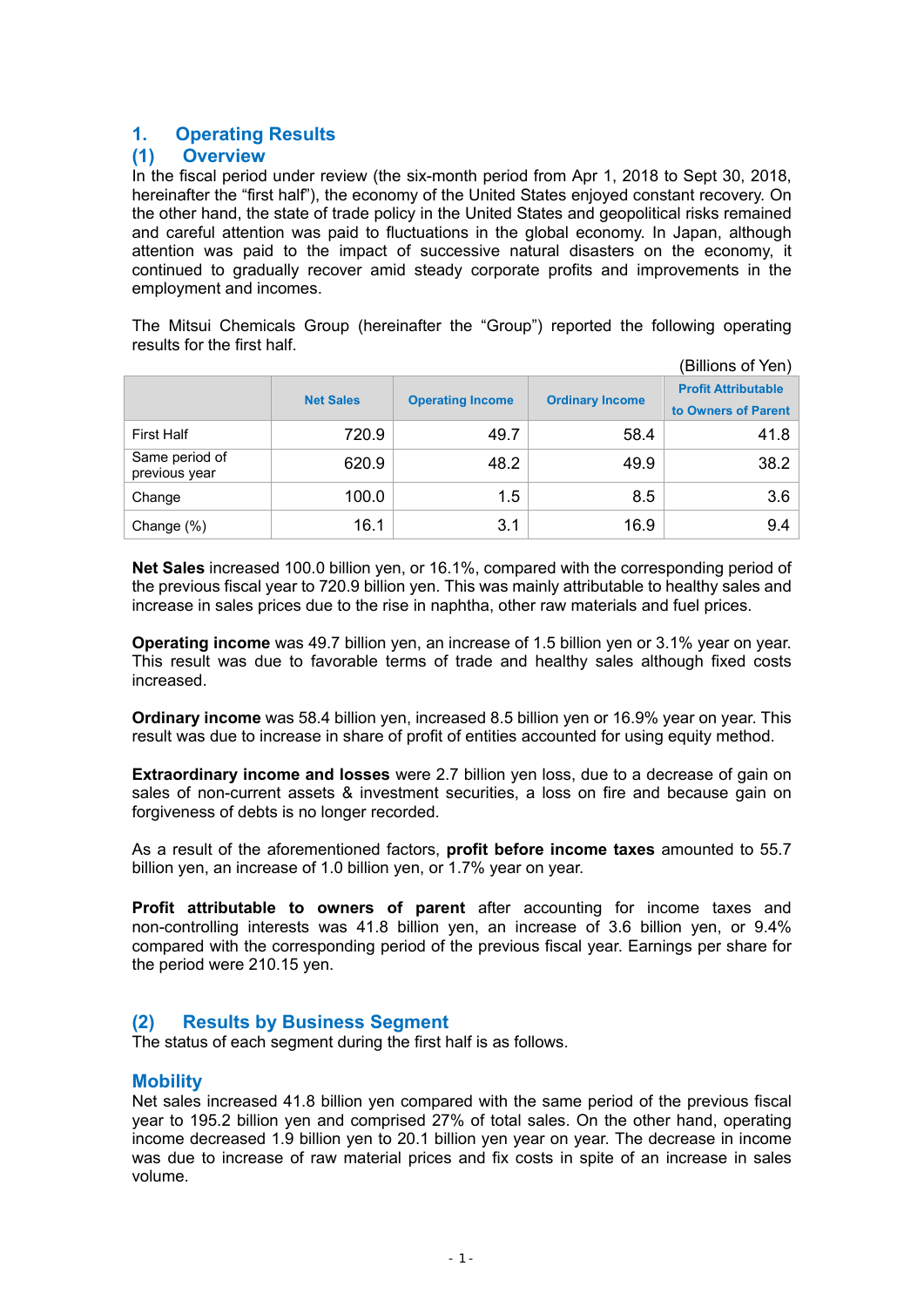In **elastomers**, which are primarily used in automotive components and as resin modifiers, business performance was affected by increase of raw material prices although the Group was able to meet healthy demand.

In **performance compounds**, the Group was able to satisfy healthy demand especially in Asia and Europe.

In **performance polymers**, which are primarily used in information communication technology (ICT) - related products, sales remained healthy.

In overseas **polypropylene compound** businesses, the Group was able to meet increasing production volume of the automobile industry mainly in Asia.

The Group consolidated its newly consolidated subsidiaries of ARRK Group in **solution** business as of January 2018.

#### **Health Care**

Net sales increased 3.1 billion yen year on year to 71.2 billion yen and comprised 10% of total sales. Operating income increased 1.5 billion yen compared with the same period of the previous fiscal year to 6.3 billion yen, mainly due to firm sales overall although increase of raw material prices had an impact.

In **vision care materials**, sales of ophthalmic lens materials were firm.

In **nonwoven fabrics**, sales were impacted by decreasing export of disposable diapers from Japan overall but high performance grade products were stable.

In **dental materials**, sales were stable.

### **Food & Packaging**

Net sales increased 1.6 billion yen compared with the same period of the previous fiscal year to 96.6 billion yen and comprised 13% of total sales. On the other hand, operating income decreased 1.3 billion yen to 8.8 billion yen year on year, due to increase of raw material prices and fixed costs although sales were overall firm.

In **coatings & engineering materials**, sales were firm but profit was affected by increase of raw material prices.

In **performance films and sheets**, sales were overall firm although profit had impacts from increase of raw material prices.

In **agrochemicals**, sales were firm.

### **Basic Materials**

Net sales increased 54.1 billion yen compared with the same period of the previous fiscal year to 346.3 billion yen and comprised 48% of total sales. Operating income increased 3.0 billion yen year on year, to 18.4 billion yen. This was mainly attributable to the effect of firm domestic demand and rise of market environment.

**Naphtha cracker** operating rates were lower than the same period of the previous fiscal year due to a fire at Osaka Works' utility plant, but kept at high level overall. Performances of **polyethylene** and **polypropylene** were firm, backed by domestic demand.

In **phenols**, demand was firm and the oversea market environment was at higher level than the same period of the previous fiscal year.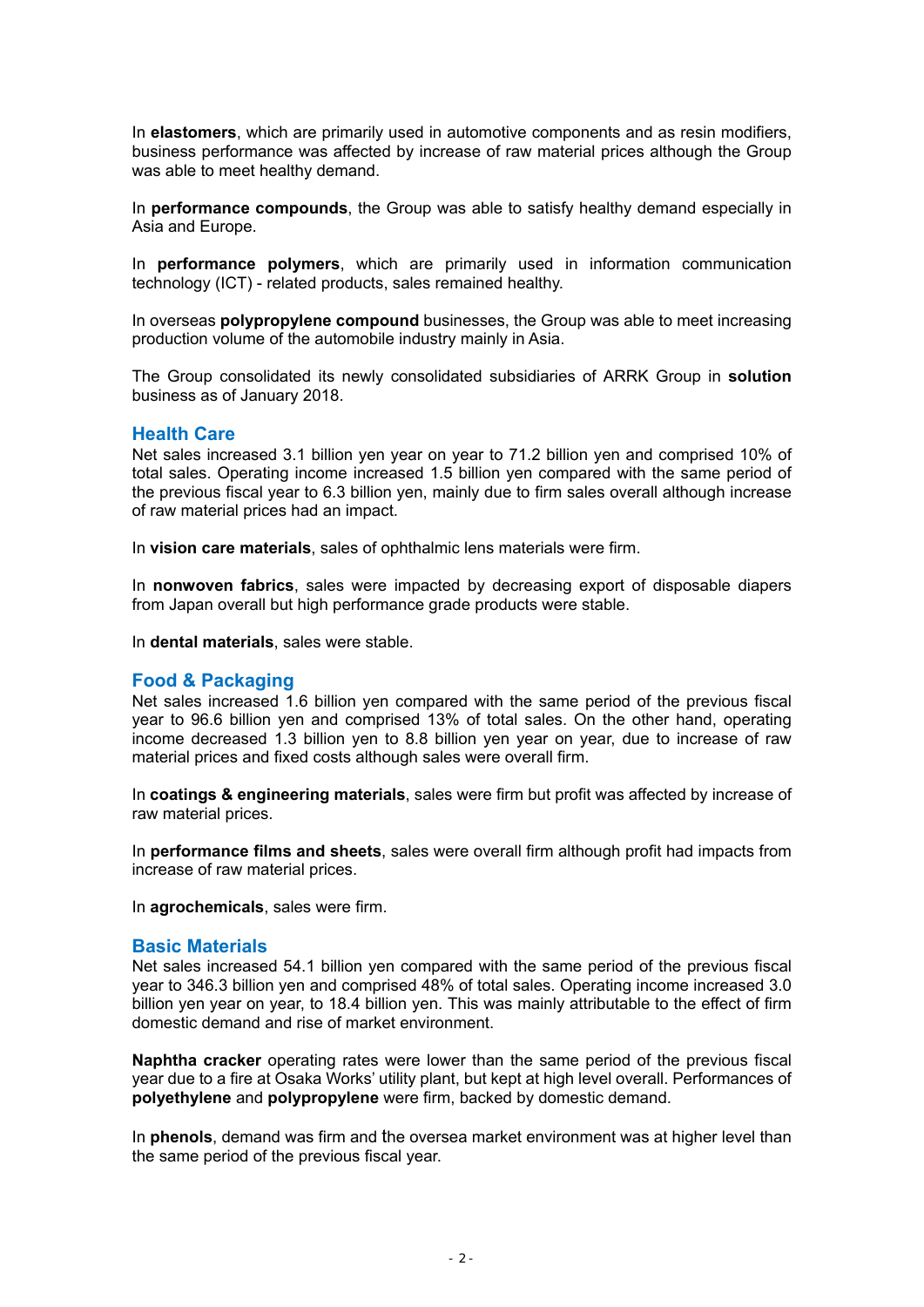## **Others**

Net sales decreased 0.6 billion yen to 11.6 billion yen, comprised 2% of total sales. Operating loss was 1.2 billion yen, an increase of 0.7 billion yen year on year.

## **2. Consolidated Financial Position Status of Assets, Liabilities and Net Assets**

**Total assets** at the end of the first half stood at 1,491.2 billion yen, an increase of 59.9 billion yen compared with the end of the previous fiscal year.

**Total liabilities** at the end of the first half increased 18.9 billion yen compared with the previous fiscal year-end to 863.0 billion yen. **Interest-bearing debt** amounted to 467.0 billion yen, an increase of 3.3 billion yen. As a result, the interest-bearing debt ratio was 31.3%, 1.1 percentage point decrease from the previous fiscal year-end.

**Net assets** totaled 628.2 billion yen, an increase of 41.0 billion yen compared with the previous fiscal year-end. The **ratio of shareholders' equity to total assets** was 37.1%, 1.4 percentage point increase from the previous fiscal year-end.

Accounting for the aforementioned factors, the **net debt-equity ratio** stood at 0.67 at the end of the first half, 0.08 percentage point decrease from the previous fiscal year-end.

Consolidated balance sheet as of FY2017 is restated due to amendments to accounting standards for tax effect accounting. Consequently, comparison with the end of the previous fiscal year is calculated based on the restated figures.

## **3. Cash Flow Status**

Cash and cash equivalents (hereafter called "cash") increased 15.3 billion yen to 94.1 billion yen as of the end of this fiscal year compared with the previous fiscal year-end.

### **Cash Flows from Operating Activities**

Net cash provided by operating activities increased 4.4 billion yen to 53.5 billion yen compared with the same period of the previous fiscal year due primarily to an increase of profit before income taxes.

### **Cash Flows from Investing Activities**

Net cash used in investing activities increased 5.8 billion yen compared with the same period of the previous fiscal year to 26.8 billion yen due primarily to increase of cash outflows from capital investment.

### **Cash Flows from Financing Activities**

Net cash used in financing activities decreased 4.6 billion yen compared with the same period of the previous fiscal year to 12.0 billion yen due primarily to increase in borrowings of interest-bearing debts.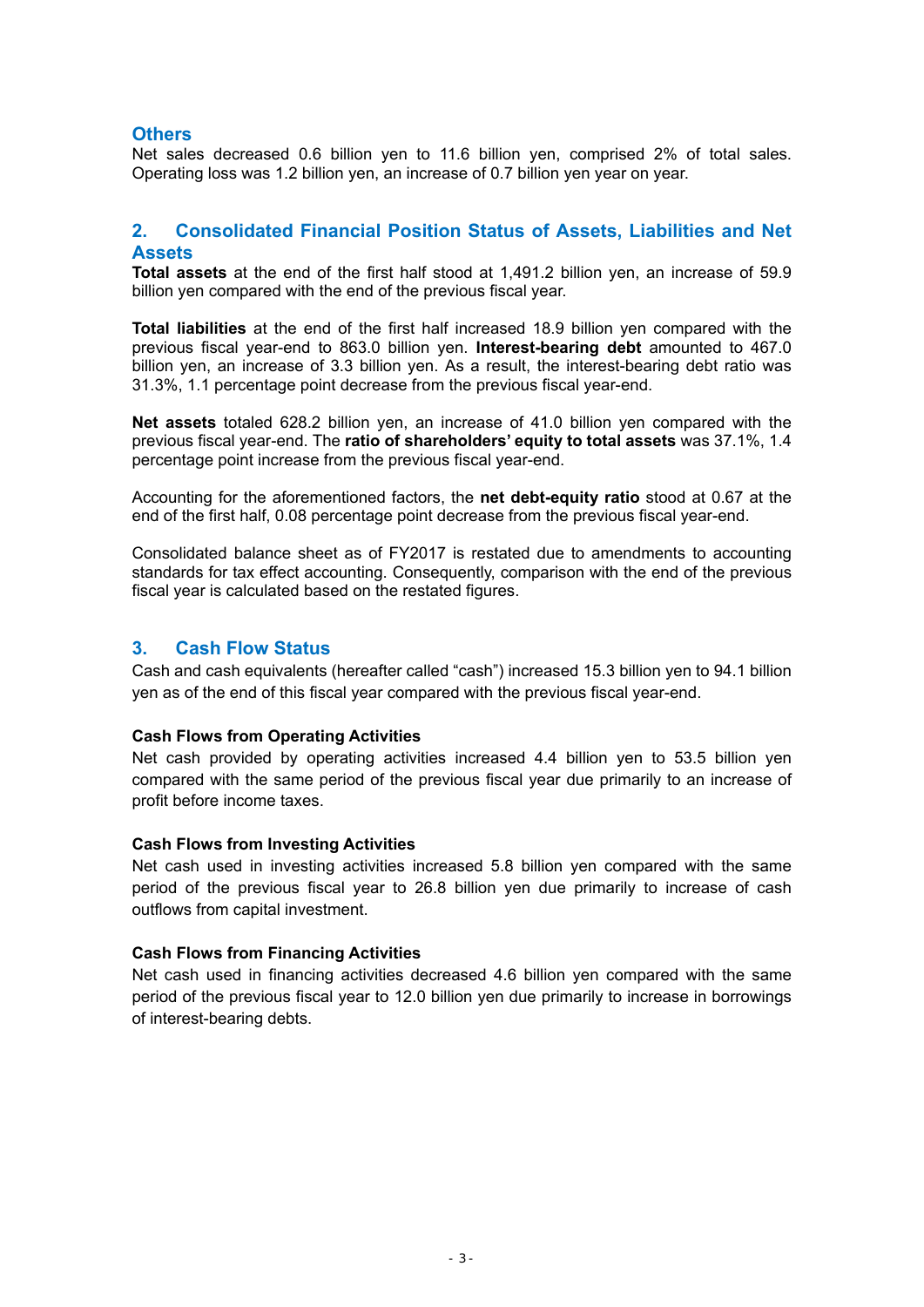# **4. Outlook for Fiscal 2018 (Year Ending March 31, 2019)**

## **(1) Overview**

Revised financial forecasts are based on the following assumptions:

a) Exchange rate for the full year is 110 yen/US\$ (Oct – Mar: 110 yen/US\$)

b) Average price of domestic naphtha is 54,600 yen /kl (Oct – Mar: 58,000 yen/kl)

Net sales are expected to be higher in Mobility and Basic Materials than previously announced, due to increase in sales prices as a result of rise in naphtha, other raw materials and fuel prices. In addition, ordinary income is expected to be higher primarily due to an increase in share of profit of entities accounted for using equity method.

(Billions of Yen)

|                                                              | <b>Net Sales</b> | <b>Operating</b><br><b>Income</b> | <b>Ordinary</b><br><b>Income</b> | <b>Profit</b><br><b>Attributable</b><br>to Owners of<br><b>Parent</b> | <b>Earnings per</b><br>Share (yen) |
|--------------------------------------------------------------|------------------|-----------------------------------|----------------------------------|-----------------------------------------------------------------------|------------------------------------|
| Previous forecast (A)                                        | 1,490.0          | 106.0                             | 112.0                            | 80.0                                                                  | 402.65                             |
| Revised forecast (B)                                         | 1,540.0          | 106.0                             | 117.0                            | 80.0                                                                  | 402.56                             |
| Difference (B-A)                                             | 50.0             | 0.0                               | 5.0                              | 0.0                                                                   |                                    |
| Ratio (%)                                                    | 3.4              | 0.0                               | 4.5                              | 0.0                                                                   |                                    |
| (Reference)<br>FY2017 Actual (Apr 1,<br>2017 - Mar 31, 2018) | 1,328.5          | 103.5                             | 110.2                            | 71.6                                                                  | 358.38                             |

Note: Mitsui Chemicals, Inc. (the "Company") has resolved at a meeting of its Board of Directors held on November 1, 2018 to repurchase its own shares. Outlook for earnings per share is calculated without considering the impact of this matter.

# **(2) Revision by Business Segment**

Outlook by FY2018 business segment is as follows.

(Billions of Yen)

|                   | <b>Net Sales</b> |                    |                            |                                  |               |                   |              |  |  |
|-------------------|------------------|--------------------|----------------------------|----------------------------------|---------------|-------------------|--------------|--|--|
|                   | <b>Mobility</b>  | <b>Health Care</b> | Food &<br><b>Packaging</b> | <b>Basic</b><br><b>Materials</b> | <b>Others</b> | <b>Adjustment</b> | <b>Total</b> |  |  |
| <b>Previous</b>   | 388.0            | 150.0              | 210.0                      | 717.0                            | 25.0          |                   | 1,490.0      |  |  |
| forecast          |                  |                    |                            |                                  |               |                   |              |  |  |
| Revised           | 401.0            | 147.0              | 206.0                      | 761.0                            | 25.0          |                   | 1,540.0      |  |  |
| forecast          |                  |                    |                            |                                  |               |                   |              |  |  |
| <b>Difference</b> | 13.0             | (3.0)              | (4.0)                      | 44.0                             | 0.0           | -                 | 50.0         |  |  |

(Billions of Yen)

|            | <b>Operating Income (Loss)</b> |                    |                            |                                  |               |                   |              |  |
|------------|--------------------------------|--------------------|----------------------------|----------------------------------|---------------|-------------------|--------------|--|
|            | <b>Mobility</b>                | <b>Health Care</b> | Food &<br><b>Packaging</b> | <b>Basic</b><br><b>Materials</b> | <b>Others</b> | <b>Adjustment</b> | <b>Total</b> |  |
| Previous   | 45.0                           | 13.0               | 23.0                       | 33.0                             | 0.0           | (8.0)             | 106.0        |  |
| forecast   |                                |                    |                            |                                  |               |                   |              |  |
| Revised    | 42.5                           | 13.0               | 21.5                       | 37.0                             | (1.0)         | (7.0)             | 106.0        |  |
| forecast   |                                |                    |                            |                                  |               |                   |              |  |
| Difference | (2.5)                          | 0.0                | (1.5)                      | 4.0                              | (1.0)         | 1.0               | 0.0          |  |